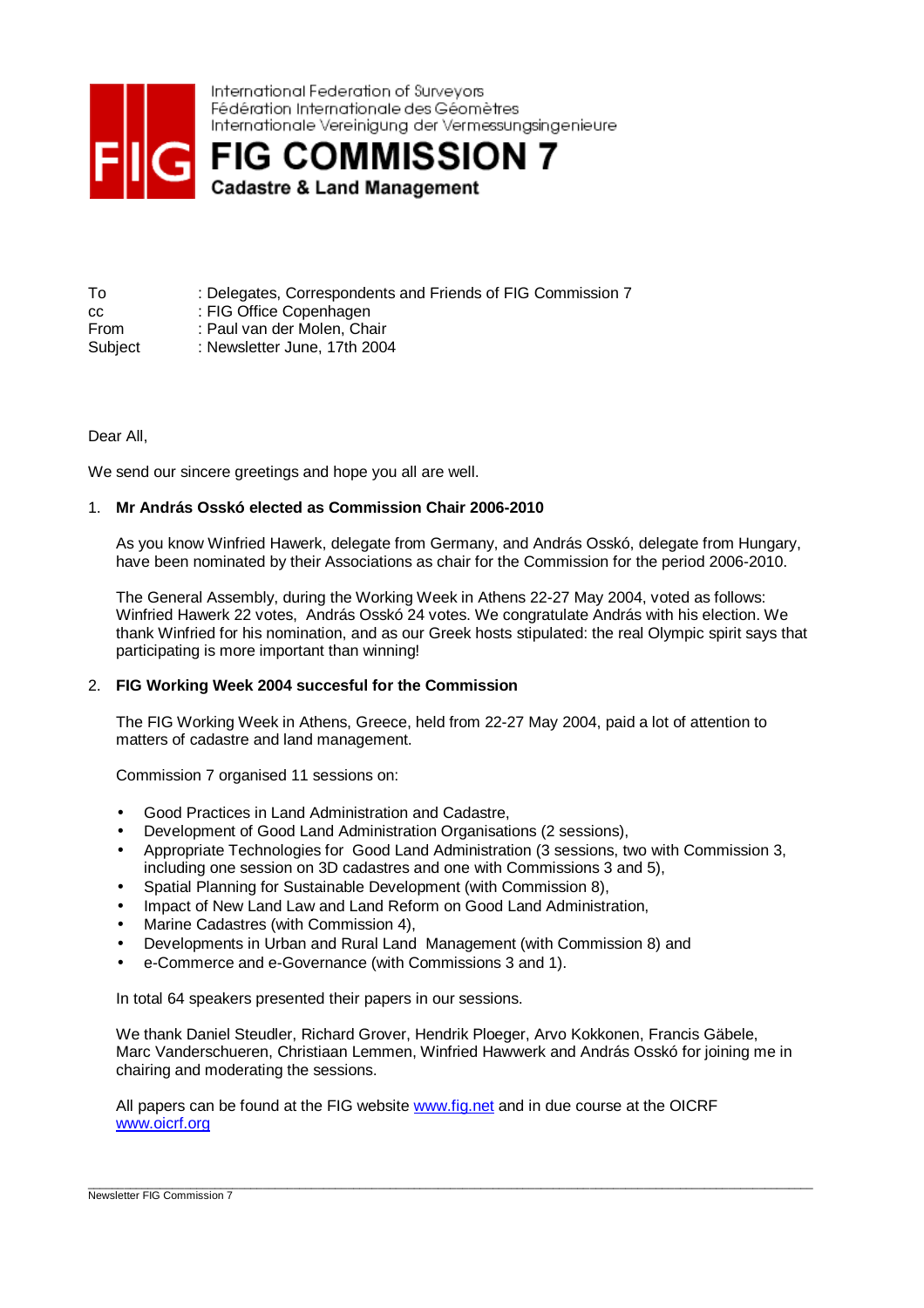#### 3. **Other Commission 7 events during WW Athens**

The Commission met officially on Sunday 23 May from 15.00-17.00 hrs. The meeting has been attended by 19 delegates amongst them **the new Czech delegate Mr. Libor Tomandt**, who is the director of the Cadastral Office in Karlovy Vary. The Commission has been informed about recent Commission-events like the Annual Meeting in Krakow, Poland, last September, the Symposium on Land Administration in Post Conflict Areas in Geneva, Switzerland, last April, and upcoming events like the Seminar on e-Land Administration in Innsbruck, Austria, in June, the next Annual Meeting in Clermont Ferrand, France, in September, and the event in Nairobi, Kenya, in November. The nominees for chair 2006-2010 presented their ideas about and approaches in the Commission-work for that period. Finally the progress on the Cadastral Template has been discussed.

The Commission 7 dinner took place on Tuesday evening 25 May, in a nice restaurant called Verde in Athens where we had food, drinks and fun. I thank our Greek delegate Elini Tziortzioti for organising the dinner.

## 4. **Invitation Annual Meeting 2004 FIG Commission 7 will be sent in due course**

The invitation for the Annual Meeting of the Commission will be published soon. As you know the meeting takes place at Hotel Coubertin, **Clermont-Ferrand, France, 8-14 September 2004**. Part of the meeting will be a 2 day symposium on Modern Land Consolidation, to be organised by Frantz Derlich, France, and Mikko Uimonen, Finland. Programme:

| Wednesday September 8 | Welcome reception at 18.00hrs                                            |
|-----------------------|--------------------------------------------------------------------------|
| Thursday September 9  | Sessions Commission 7                                                    |
| Friday September 10   | Symposium Modern Land Consolidation at Volvic                            |
| Saturday September 11 | Symposium Modern Land Consolidation at Volvic and Technical<br>Excursion |
| Sunday September 12   | <b>Technical and Social Excursion</b>                                    |
| Monday September 13   | Sessions Commission 7                                                    |
| Tuesday September 14  | Session Commission 7 > 12.30hrs closing                                  |

If you would like to present a country report, a paper or other matters, please inform pauline.vanelsland@kadaster.nl.

## 5. **Commission 7 Symposium on Land Administration in Post Conflict Areas**

The Symposium on Land Administration in Post Conflict Areas that took place at the UN-European Headquarters, the Palais des Nations, Geneva, Switzerland, on 29 and 30 April 2004, has been very successful.

All papers and powerpoint are published in .pdf at www.fig.net and at www.oicrf.org (keyword LAPCA).

The Commission appreciates the good co-operation with UN-HABITAT, FAO and the Kosovo Cadastral Agency, KCA.

#### 6. **Commission 7 Seminar on E-land Administration**

The International Seminar on e-land Administration has been held at **Innsbruck,** Austria, **2-4 June 2004**. About 100 participants were present. The latest developments on e-conveyancing and e-data supply have been highlighted. The papers are published in a nice booklet, that I can recommend to you. Costs are 15 euro's + postage. There will be an order form at www.fig.net/commission7

\_\_\_\_\_\_\_\_\_\_\_\_\_\_\_\_\_\_\_\_\_\_\_\_\_\_\_\_\_\_\_\_\_\_\_\_\_\_\_\_\_\_\_\_\_\_\_\_\_\_\_\_\_\_\_\_\_\_\_\_\_\_\_\_\_\_\_\_\_\_\_\_\_\_\_\_\_\_\_\_\_\_\_\_\_\_\_\_\_\_\_\_\_

or contact Mrs Gerda Schennach at gerda.schennach@bev.gv.at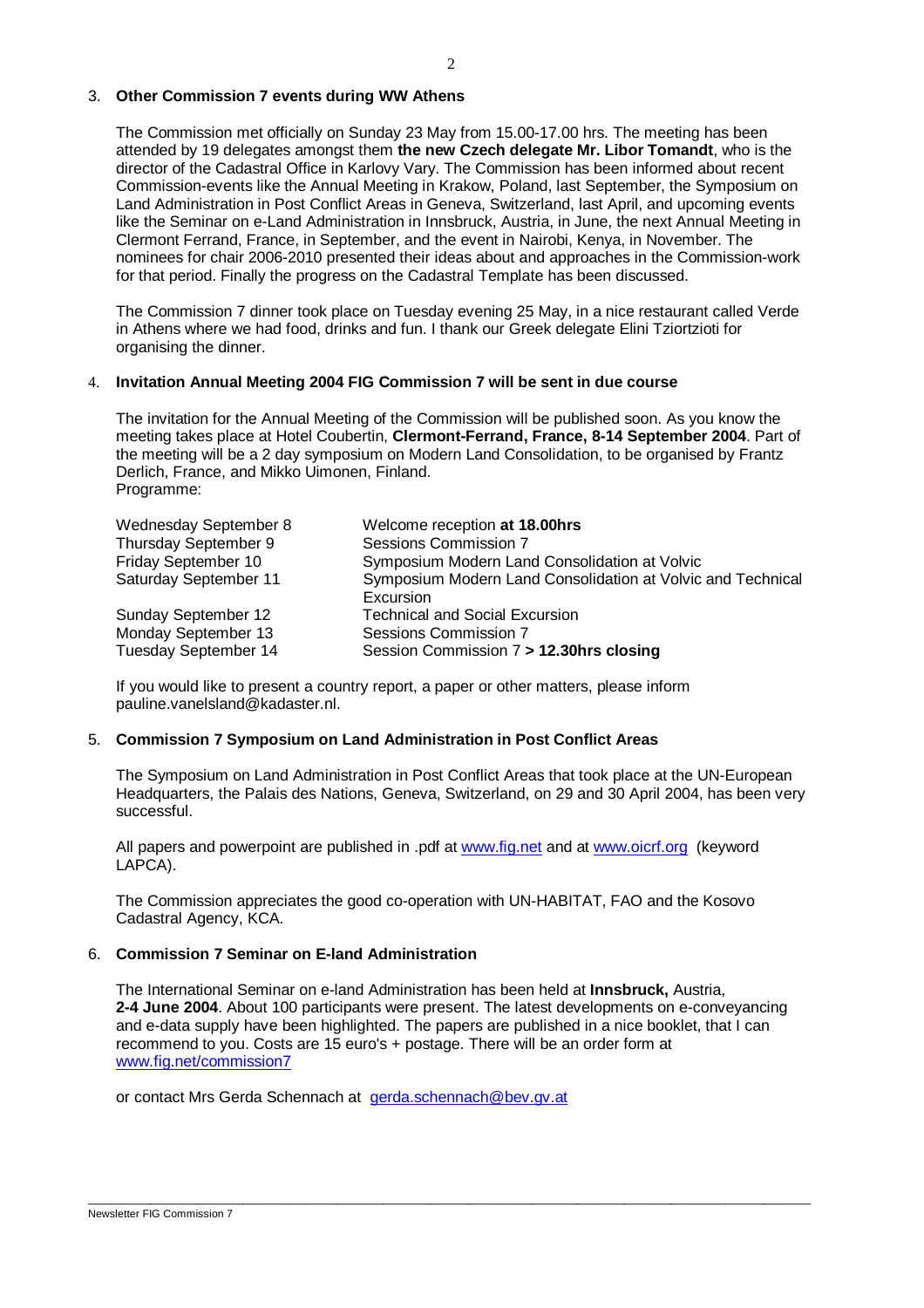The Commission thanks the Federal Office of Metrology and Surveying BEV, and the Austrian Society for Surveying and Geoinformation for their kind co-operation.

# 7. **Change in 'Possible symposium on secure land tenure: new legal frameworks and tools'**

Discussions with UN-HABITAT and the Institute of Surveyors of Kenya (ISK) revealed that this subject is still quite unexplored, and that it would be wise not to start with a big open conference at once. It has been decided that it would be better to organise an expert group meeting instead, with limited participation, 75 people, on invitation. The Commission intends to organise such a meeting in **Nairobi**, Kenya, on **10-12 November 2004**, at the offices of the UN, and with the support and help of ISK. So there will be no opportunity for a big participation from the Commission.

The Commission will mainly act as a facilitator for the local experts and representatives of donors.

# 8. **Jakarta FIG Regional Conference 3-7 Oct still open for abstracts**

Deadline for abstracts already passed (was 30 April 2004) but the FIG Office encourages all delegates to submit abstracts as soon as possible.

Web site: www.fig.net/figtree/jakarta

# 9. **Commission 7 + COST workshop on standarisation in the cadastral domain, to be held on 9-10 December 2004, Bamberg, Germany**

The goals of this workshop on Standardisation of the Cadastral Domain are to bring together several disciplines: legal specialists, surveyors, knowledge engineers, ICT-specialists etc. from different organisations. This includies Geo-ICT industry and standardisation organisations, with interest in the cadastral domain and the work on standardisation in this domain. Commission 7 participates in the Organisation Committee (Christiaan Lemmen), and the Scientific Commitee (Paul van der Molen and Winfried Hawerk).

Up to date information about this workshop is available on www.gdmc.nl/cadmod.htm

## 10. **First Announcement Working Week Cairo, Egypt, April 15-21 2005**

Information can be found at www.fig.net/cairo I invite you to join this event.

## 11. **5th ARAB Conference on the Role of 'GIServices in the e-Government', 6-7 September 2004**

In September will take place 'ArabMap 2004', a conference in Cairo, in which delegates, correspondents and friends of the Commission are invited to participate. Information can be found at www.ngisc.goc.eg

## 12. **Cadastral Template**

We keep promoting the Cadastral Template and believe this is the first successfull attempt to standardise and harmonise the description of cadastral systems all over the world. Again we strongly recommend your participation in this project, as more than **33** countries already joined. It saves much time, as you might redirect all questionnaires you get in the future to the cadastral template website!

www.cadastraltemplate.org

# 13. **Joint Working Group with Commission 8 on Urban and Rural interrelationships, defining formal and informal tenure/properety rights**

During the Working Week in Athens the newly appointed chair of Commission 8, Diane Dumashie (UK), approached the Commission to establish a joint working group on the above mentioned subject. This was agreed on and meanwhile **Richard Grover**, United Kingdom, and **András Osskó**, Hungary, were happy to represent the Commission here.